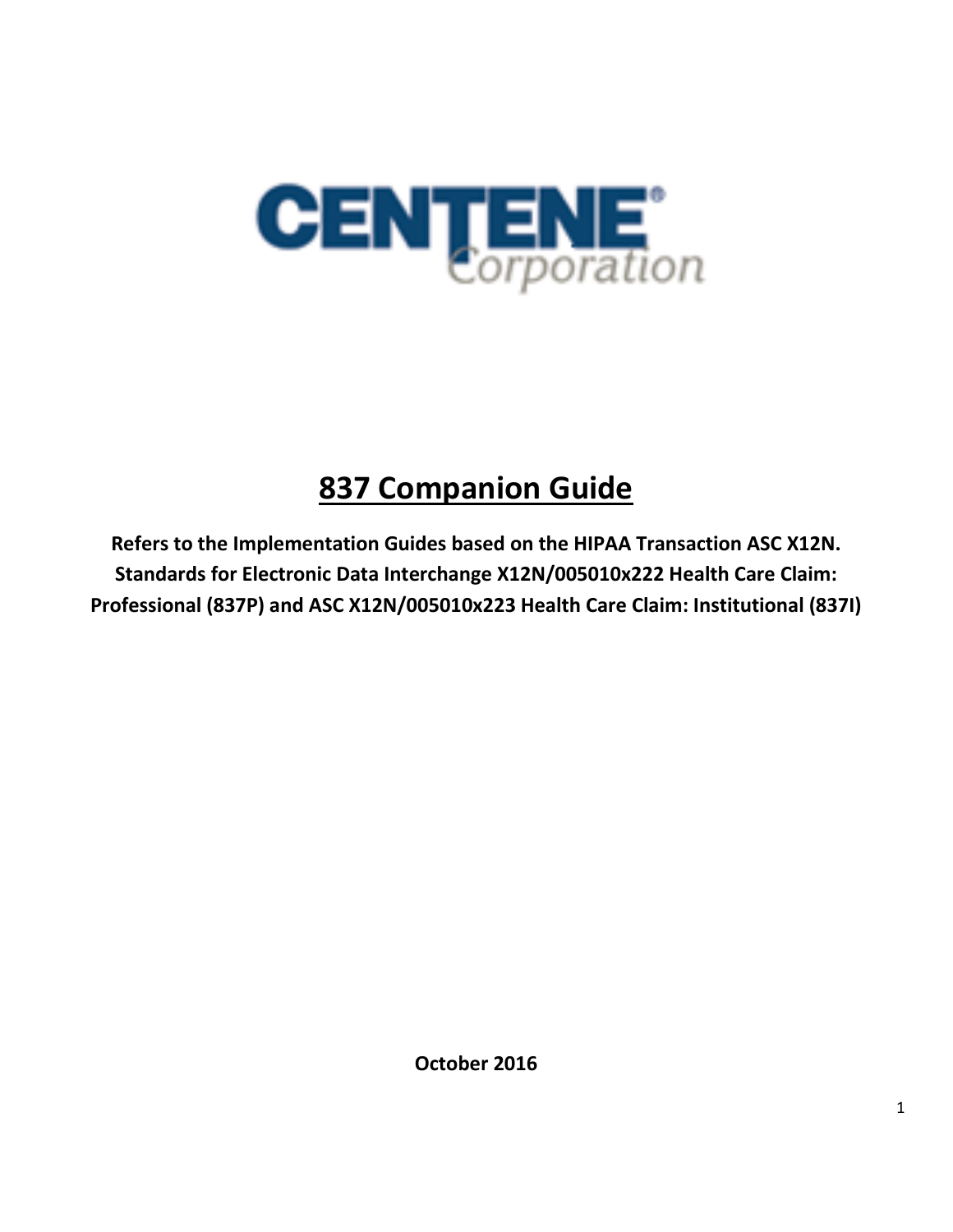## **Overview**

The Companion Guide provides Centene trading partners with guidelines for submitting the ASC X12N/005010x222 Health Care Claim: Professional (837P) and ASC X12N/005010x223 Health Care Claim: Institutional (837I). The Centene Companion Guide documents any assumptions, conventions, or data issues that may be specific to Centene business processes when implementing the HIPAA ASC X12N 5010A Technical Reports Type 3 (TR3). As such, this Companion Guide is unique to Centene and its affiliates.

This document does NOT replace the HIPAA ASC X12N 5010A Technical Reports Type 3 (TR3) for electronic transactions, nor does it attempt to amend any of the rules therein or impose any mandates on any trading partners of Centene. This document provides information on Centene- specific code handling and situation handling that is within the parameters of the HIPAA administrative Simplification rules. Readers of this Companion Guide should be acquainted with the HIPAA Technical Reports Type 3, their structure and content. Information contained within the HIPAA TR3s has not been repeated here although the TR3s have been referenced when necessary. The HIPAA ASC X12N 5010A Technical Reports Type 3 (TR3) can be purchased at http://*[store.x12.org](http://store.x12.org/store/)*.

The Companion Guide provides supplemental information to the Trading Partner Agreement (TPA) that exists between Centene and its trading partners. Refer to the TPA for guidelines pertaining to Centene legal conditions surrounding the implementations of EDI transactions and code sets. Refer to the Companion Guide for information on Centene business rules or technical requirements regarding the implementation of HIPAA compliant EDI transactions and code sets.

Nothing contained in this guide is intended to amend, revoke, contradict, or otherwise alter the terms and conditions of the Trading Partner Agreement. **If there is an inconsistency with the terms of this guide and the terms of the Trading Partner Agreement, the terms of the Trading Partner Agreement shall govern.** 

Express permission to use X12 copyrighted materials within this document has been granted.

## **Rules of Exchange**

The Rules of Exchange section details the responsibilities of trading partners in submitting or receiving electronic transactions with Centene.

## **Transmission Confirmation**

Transmission confirmation may be received through one of two possible transactions: the ASC X12C/005010X231 Implementation Acknowledgment For Health Care Insurance (TA1, 999). A TA1 Acknowledgement is used at the ISA level of the transmission envelope structure, to confirm a positive transmission or indicate an error at the ISA level of the transmission. The 999 Acknowledgement may be used to verify a successful transmission or to indicate various types of errors.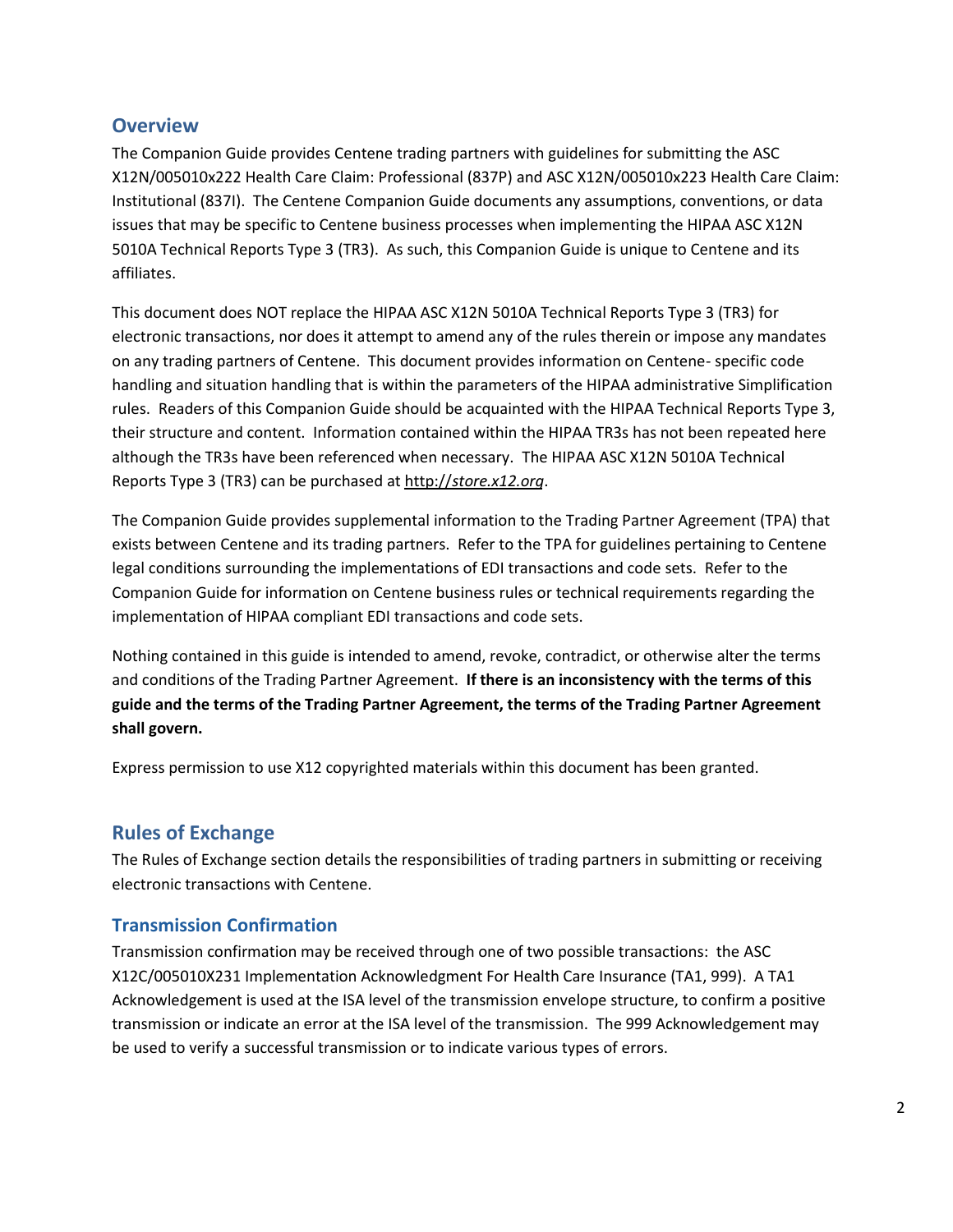## **Transmission Confirmation cont.**

Confirmations of transmissions, in the form of TA1 or 999 transactions, should be received within 24 hours of batch submissions, and usually sooner. Senders of transmissions should check for confirmations within this time frame.

## **Batch Matching**

Senders of batch transmissions should note that transactions are unbundled during processing, and rebundled so that the original bundle is not replicated. Trace numbers or patient account numbers should be used for batch matching or batch balancing.

## **TA1 Interchange Acknowledgement**

The TA1 Interchange Acknowledgement provides senders a positive or negative confirmation of the transmission of the ISA/IEA Interchange Control.

## **999 Functional Acknowledgement**

The 999 Functional Acknowledgement reports on all Implementation Guide edits from the Functional Group and transaction Sets.

## **277CA Health Care Claim Acknowledgement**

The X12N005010X214 Health Care Claim Acknowledgment (277CA) provides a more detailed explanation of the transaction set. Centene also provides the Pre-Adjudication rejection reason of the claim within the STC12 segment of the 2220D loop. *NOTE: The STC03 – Action Code will only be a "U" if the claim failed on HIPAA validation errors, NOT Pre-Adjudication errors.*

## **Duplicate Batch Check**

To ensure that duplicate transmissions have not been sent, Centene checks five values within the ISA for redundancy:

• ISA06, ISA08, ISA09, ISA10, ISA13

Collectively, these numbers should be unique for each transmission. A duplicate ISA/IEA receives a TA1 response of "025" (Duplicate Interchange Control Number).

## **Duplicate Batch Check cont.**

To ensure that Transaction Sets (ST/SE) have not been duplicated within a transmission, Centene checks the ST02 value (Transaction Set Control Number), which should be a unique ST02 within the Functional Group transmitted.

#### *Note: ISA08 & GS03 could also be the Single Payer ID*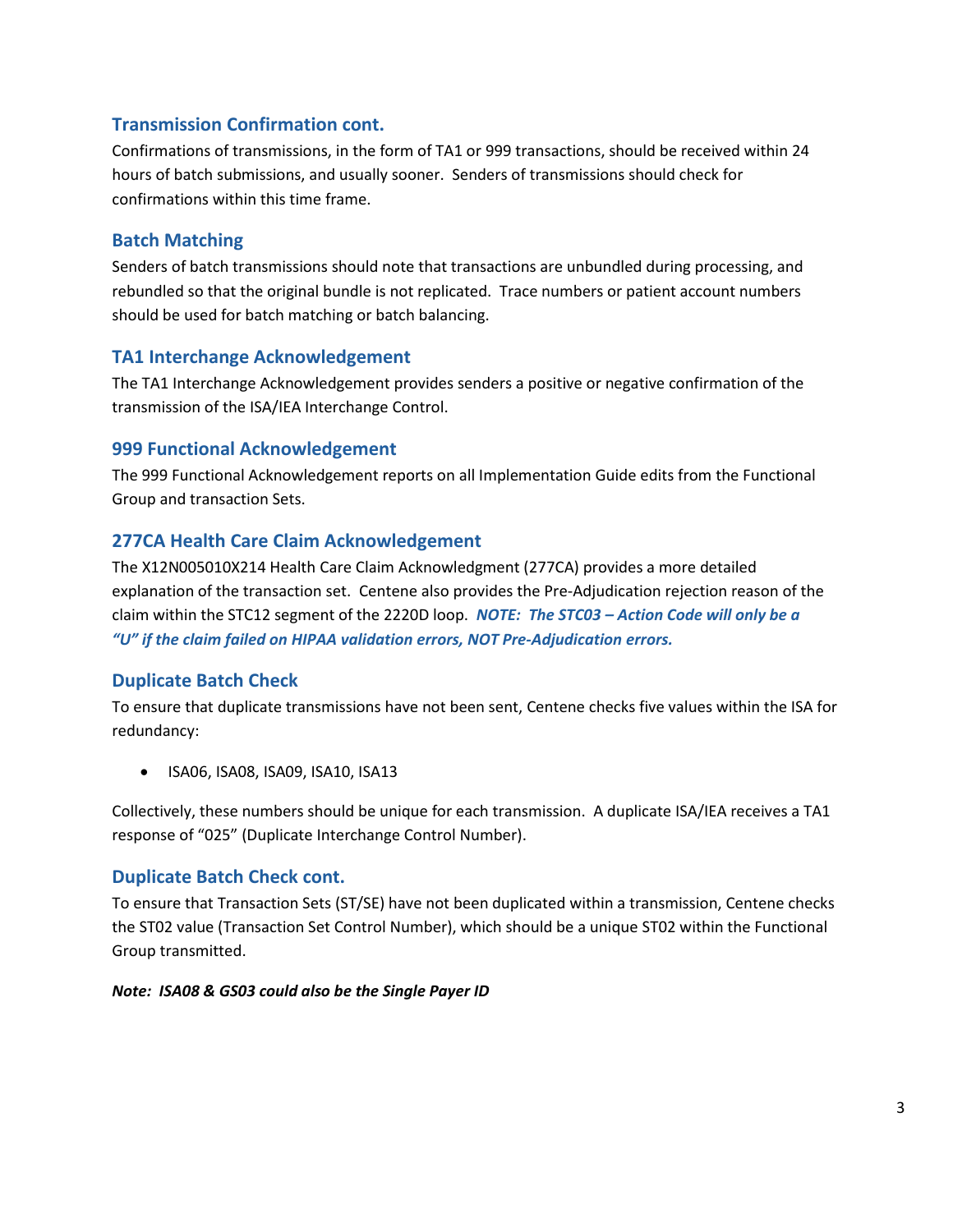### **New Trading Partners**

New trading partners should access [https://www.centene.com/edifecs](https://www.centene.com/contact.html) , register for access, and perform the steps in the Centene trading partner program. The EDI Support Desk [\(EDIBA@Centene.com\)](mailto:EDIBA@Centene.com) will contact you with additional steps necessary upon completing your registration.

## **Claims Processing**

#### **Acknowledgements**

Senders receive four types of acknowledgement transactions: the TA1 transaction to acknowledge the Interchange Control Envelope (ISA/IEA) of a transaction, the 999 transaction to acknowledge the Functional Group (GS/GE) and Transaction Set (ST/SE), the 277CA transaction to acknowledge health care claims, and the Centene Audit Report. At the claim level of a transaction, the only acknowledgement of receipt is the return of the Claim Audit Report and/or a 277CA.

### **Coordination of Benefits (COB) Processing**

To ensure the proper processing of claims requiring coordination of benefits, Centene recommends that providers validate the patient's Membership Number and supplementary or primary carrier information for every claim.

#### **Code Sets**

Only standard codes, valid at the time of the date(s) of service, should be used.

#### **Corrections and Reversals**

The 837 defines what values submitters must use to signal payers that the Inbound 837 contains a reversal or correction to a claim that has previously been submitted for processing. For both Professional and Institutional 837 claims, 2300 CLM05-3 (Claim Frequency Code) must contain a value for the National UB Data Element Specification Type List Type of Bill Position 3.

#### **Data Format/Content**

Centene accepts all compliant data elements on the 837 Professional Claim. The following points outline consistent data format and content issues that should be followed for submission.

#### *Dates*

The following statements apply to any dates within an 837 transaction:

- All dates should be formatted according to Year 2000 compliance, CCYYMMDD, except for ISA segments where the date format is YYMMDD.
- The only values acceptable for "CC" (century) within birthdates are 18, 19, or 20.
- Dates that include hours should use the following format: CCYYMMDDHHMM.
- Use Military format, or numbers from 0 to 23, to indicate hours. For example, an admission date of 201006262115 defines the date and time of June 26, 2010 at 9:15 PM.
- No spaces or character delimiters should be used in presenting dates or times.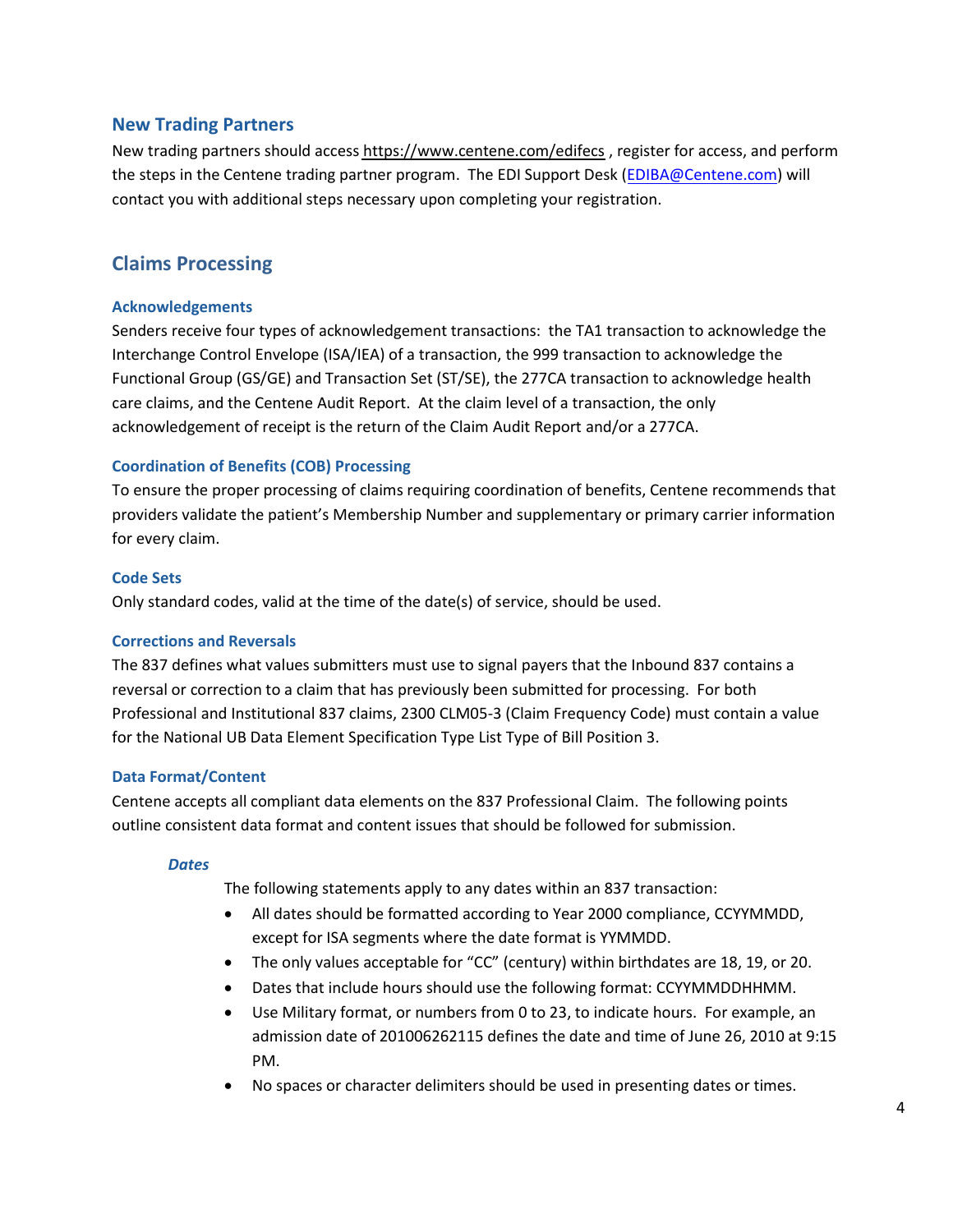- Dates that are logically invalid (e.g. 20011301) are rejected.
- Dates must be valid within the context of the transaction. For example, a patient's birth date cannot be after the patient's service date.

#### *Decimals*

All percentages should be presented in decimal format. For example, a 12.5% value should be presented as .125.

Dollar amounts should be presented with decimals to indicate portions of a dollar; however, no more than two positions should follow the decimal point. Dollar amounts containing more than two positions after the decimal point are rejected.

#### *Monetary and Unit Amount Values*

Centene accepts all compliant data elements on the 837 Professional Claim; however, monetary or unit amount values that are in negative numbers are rejected.

#### *Delimiters*

Delimiters are characters used to separate data elements within a data string. Delimiters suggested for use by Centene are specified in the Interchange Header segment (the ISA level) of a transmission; these include the tilde (~) for segment separation, the asterisk (\*) for element separation, and the colon (:) for component separation.

#### *Phone Numbers*

Phone numbers should be presented as contiguous number strings, without dashes or parenthesis markers. For example, the phone number (336) 555-1212 should be presented as 3365551212. Area codes should always be included. Centene requires the phone number to be AAABBBCCCC where AAA is the Area code, BBB is the telephone number prefix, and CCCC is the telephone number.

#### **Additional Items**

- Centene will not accept more than 97 service lines per UB-04 claim.
- Centene will not accept more than 50 service lines per CMS 1500 claim.
- Centene will only accept single digit diagnosis pointers in the SV107 of the 837P.
- The Value Added Network Trace Number (2300-REF02) is limited to 30 characters.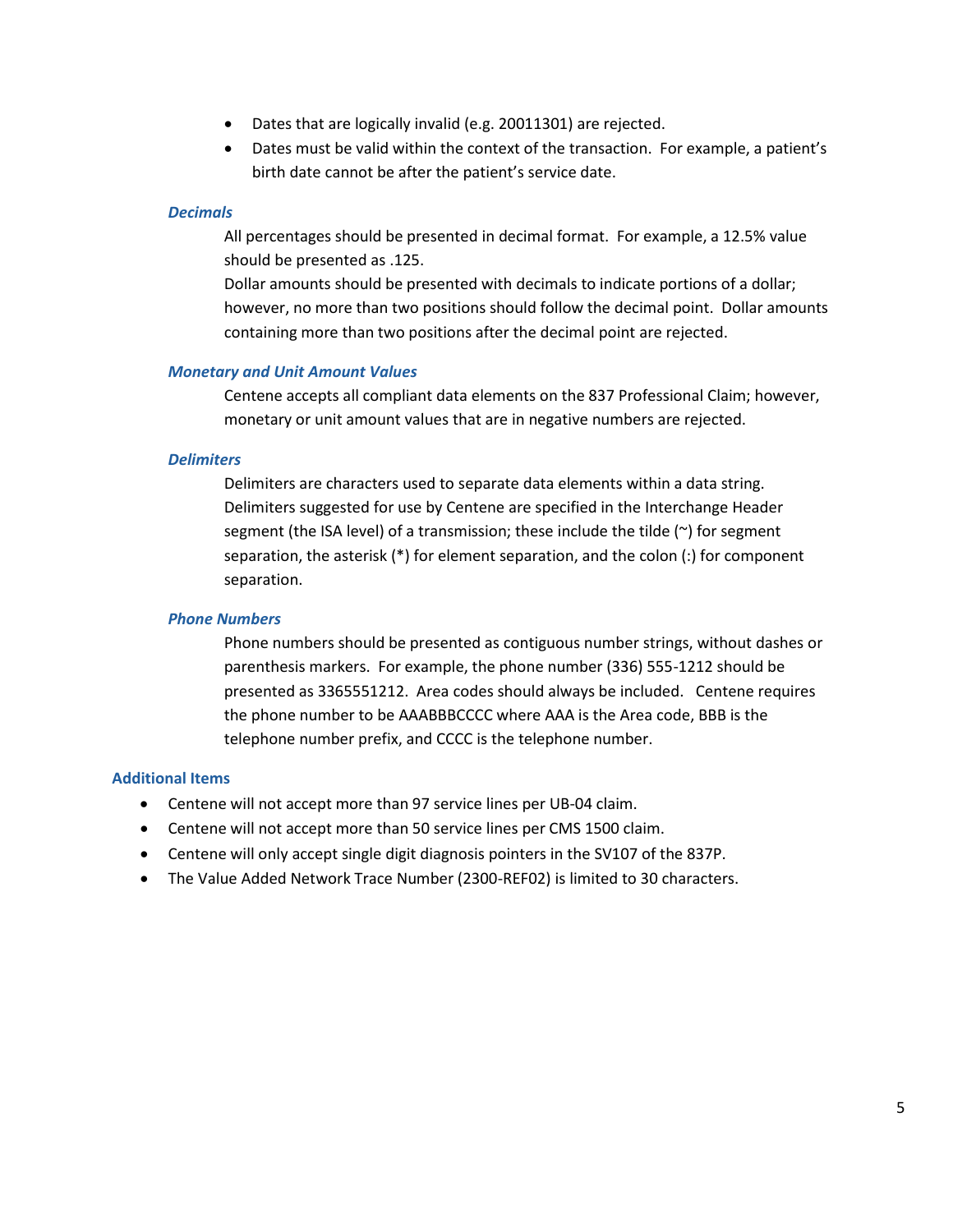## **Identification Codes and Numbers**

#### **General Identifiers**

#### *Federal Tax Identifiers*

Any Federal Tax Identifier (Employer ID or Social Security Number) used in a transmission should omit dashes or hyphens. Centene sends and receives only numeric values for all tax identifiers.

#### *Sender Identifier*

The Sender Identifier is presented at the Interchange Control (ISA06) of a transmission. Centene expects to see the sender's Federal Tax Identifier (ISA05, qualifier 30) for this value. In special circumstances, Centene will accept a "Mutually Defined" (ZZ) value. Senders wishing to submit a ZZ value must confirm this identifier with Centene EDI.

#### *Payer Identifier*

Single Payer IDs are used for all Health Plans. Please verify directly with the Health Plan and/or Clearinghouse the Payer ID that should be used or contact the EDI Support Desk at 800 225 2573 X6075525 or [EDIBA@centene.com.](EDI Support Desk Email Address)

| Plan                     | <b>Receiver ID</b>             | <b>Payer ID</b>             |
|--------------------------|--------------------------------|-----------------------------|
| All                      | <b>ISA08/GS03</b><br>837P/837I | NMN109 when<br>$NM101 = PR$ |
| Medical                  | 68069                          | 68069                       |
| Behavioral<br>Health/CBH | 68068                          | 68068                       |
| Centurion                | 42140                          | 42140                       |

#### **Provider Identifiers**

#### *National Provider Identifiers (NPI)*

HIPAA regulation mandates that providers use their NPI for electronic claims submission. The NPI is used at the record level of HIPAA transactions; for 837 claims, it is placed in the 2010AA loop. See the 837 Professional Data Element table for specific instructions about where to place the NPI within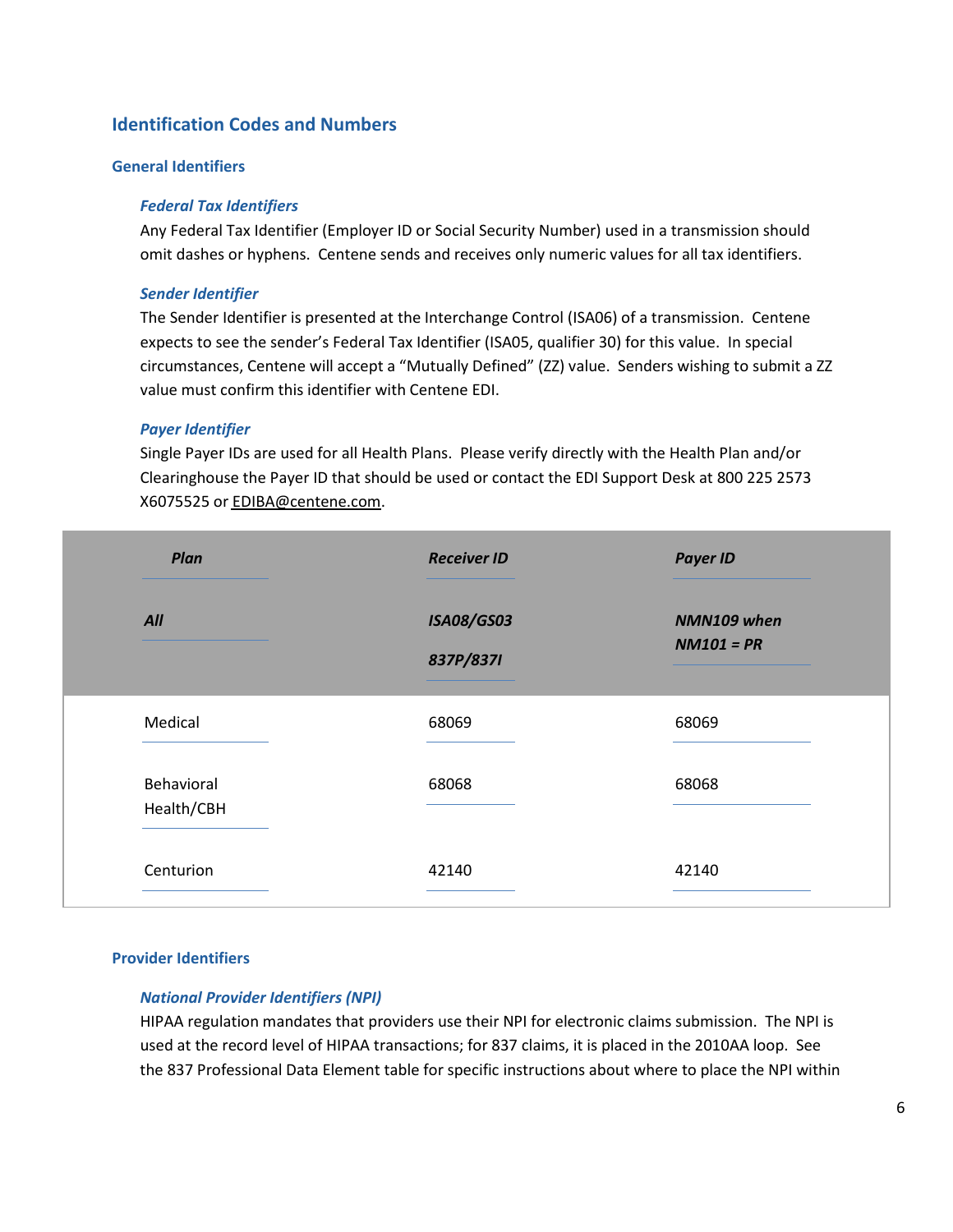the 837 Professional file. The table also clarifies what other elements must be submitted when the NPI is used.

#### *Billing provider*

The Billing Provider Primary Identifier should be the group/organization ID of the billing entity, filed only at 2010AA. This will be a Type 2 (Group) NPI unless the Billing provider is a sole proprietor and processes all claims and remittances with a Type 1 (Individual) NPI.

#### *Rendering Provider*

When providers perform services for a subscriber/patient, the service will need to be reported in the Rendering Provider Loop (2310B or 2420A) You should only use 2420A when it is different than Loop 2310B/NM1\*82.

#### *Referring Provider*

Centene has no specific requirements for Referring Provider information.

#### *Atypical Provider*

Atypical providers are not always assigned an NPI number, however, if an Atypical provider has been assigned an NPI, then they need to follow the same requirements as a medical provider. An Atypical provider which provides non-medical services is not required to have an NPI number (i.e. carpenters, transportation, etc). Existing Atypical providers need only send the Provider Tax ID in the REF segment of the billing provider loop. *NOTE: If an NPI is billed in any part of the claim, it will not follow the Atypical Provider Logic.* 

#### **Subscriber Identifiers**

Submitters must use the entire identification code as it appears on the **subscriber's card** in the 2010BA element.

#### **Claim Identifiers**

Centene issues a claim identification number upon receipt of any submitted claim. The ASC X12 Technical Reports (Type 3) may refer to this number as the Internal Control Number (ICN), Document Control Number (DCN), or the Claim Control Number (CCN). It is provided to senders in the Claim Audit Report and in the CLP segment of an 835 transaction. Centene returns the submitter's Patient Account Number (2300, CLM01) on the Claims Audit Report and the 835 Claim Payment/Advice (CLP01).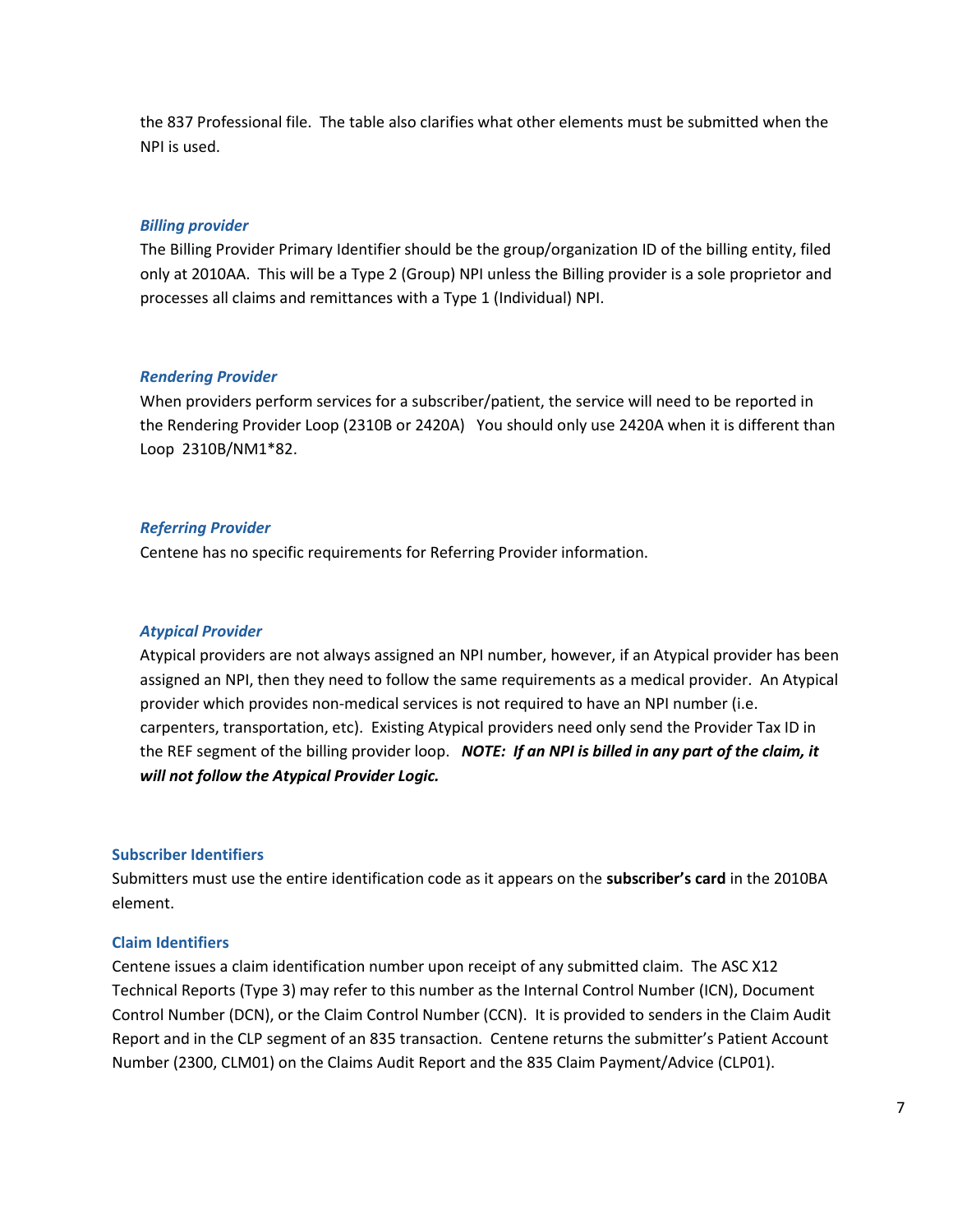## **Connectivity Media for Batch Transactions**

#### *Secure File Transfer*

Centene encourages trading partners to consider a secure File Transfer Protocol (FTP) transmission option. Centene offers two options for connectivity via FTP.

- Method A the trading partner will push transactions to the Centene FTP server and Centene will push outbound transactions to the Centene FTP server.
- Method B The Trading partner will push transactions to the Centene FTP server and Centene will push outbound transactions to the trading partner's FTP server.

#### *Encryption*

Centene offers the following methods of encryption SSH/SFTP, FTPS (Auth TLS), FTP w/PGP, HTTPS (Note this method only applies with connecting to Centene's Secure FTP. Centene does not support retrieve files automatically via HTTPS from an external source at this time.) If PGP or SSH keys are used they will shared with the trading partner. These are not required for those connecting via SFTP or HTTPS.

#### *Direct Submission*

Centene also offers posting an 837 batch file directly on the Provider Portal website for processing.

### **Edits and Reports**

Incoming claims are reviewed first for HIPAA compliance and then for Centene business rules requirements. The business rules that define these requirements are identified in the 837 Professional Data Element Table below, and are also available as a comprehensive list in the 837 Professional Claims – Centene Business Edits Table. HIPAA TR3 implementation guide errors may be returned on either the TA1 or 999 while Centene business edit errors are returned on the Centene Claims Audit Report.

#### *Reporting*

The following table indicates which transaction or report to review for problem data found within the 837 Professional Claim Transaction.

| <b>Transaction Structure Level</b> | <b>Type of Error or Problem</b>              | <b>Transaction or Report</b> |
|------------------------------------|----------------------------------------------|------------------------------|
|                                    |                                              | Returned                     |
| ISA/IEA Interchange Control        |                                              | TA <sub>1</sub>              |
| <b>GS/GE Functional Group</b>      | <b>HIPAA Implementation Guide violations</b> | 999                          |
| ST/SE Segment                      |                                              | Centene Claims Audit Report  |
| <b>Detail Segments</b>             |                                              | (a proprietary confirmation  |
|                                    |                                              | and error report)            |
| <b>Detail Segments</b>             | <b>Centene Business Edits</b>                | Centene Claims Audit Report  |
|                                    | (see audit report rejection                  | (a proprietary confirmation  |
|                                    | reason codes and explanation.)               | and error report)            |
| <b>Detail Segments</b>             | <b>HIPAA Implementation Guide violations</b> | 277CA                        |
|                                    | and Centene Business Edits.                  |                              |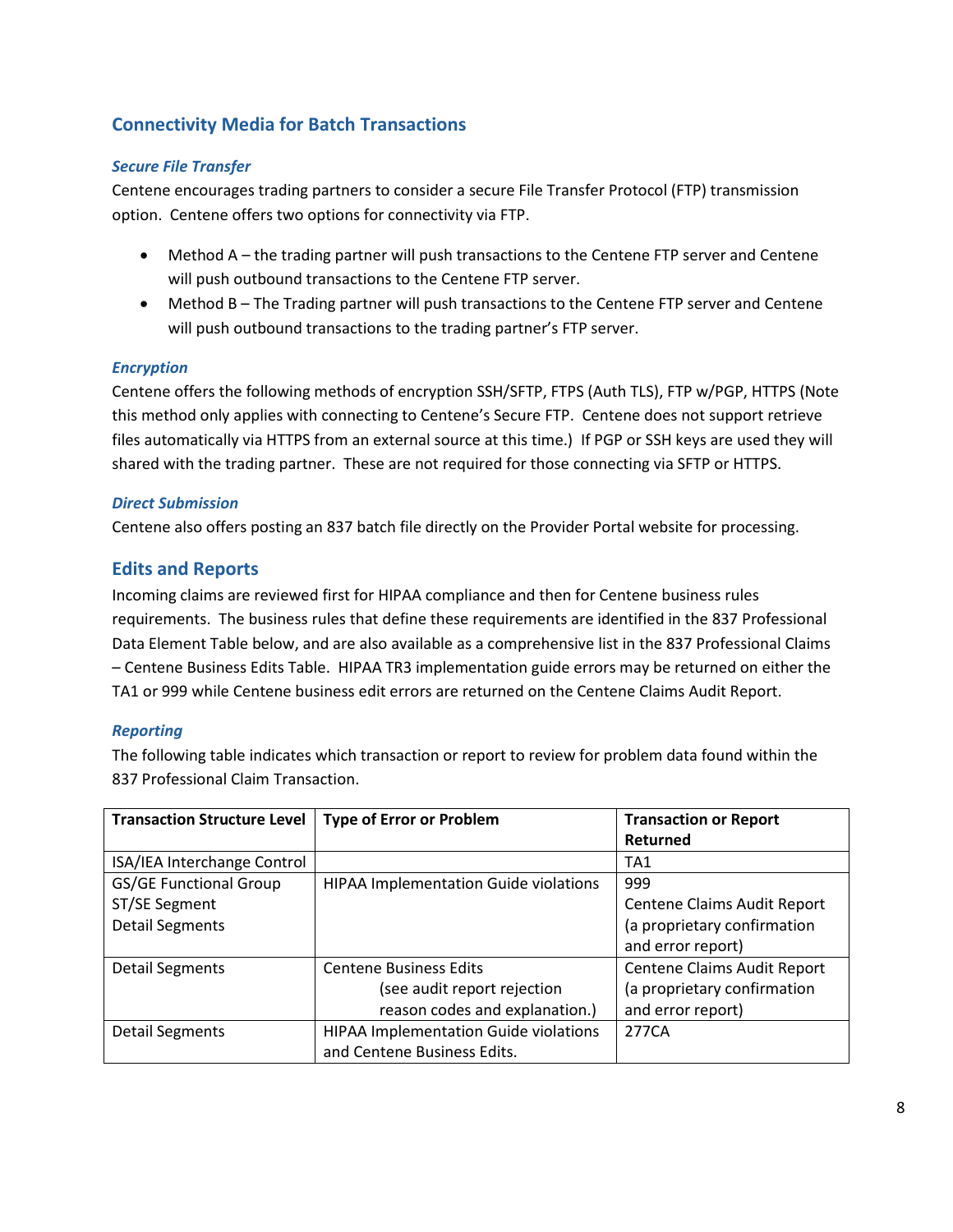## **277CA/Audit Report Rejection Codes**

| <b>Error Code</b> | <b>Rejection Reason</b>                                     |
|-------------------|-------------------------------------------------------------|
| 01                | Invalid Mbr DOB                                             |
| 02                | Invalid Mbr                                                 |
| 06                | <b>Invalid Provider</b>                                     |
| 07                | Invalid Mbr DOB & Provider                                  |
| 08                | Invalid Mbr & Provider                                      |
| 09                | Mbr not valid at DOS                                        |
| 10                | Invalid Mbr DOB; Mbr not valid at DOS                       |
| 12                | Provider not valid at DOS                                   |
| 13                | Invalid Mbr DOB; Prv not valid at DOS                       |
| 14                | Invalid Mbr; Prv not valid at DOS                           |
| 15                | Mbr not valid at DOS; Invalid Prv                           |
| 16                | Invalid Mbr DOB; Mbr not valid at DOS; Invalid Prv          |
| 17                | Invalid Diag Code                                           |
| 18                | Invalid Mbr DOB; Invalid Diag                               |
| 19                | Invalid Mbr; Invalid Diag                                   |
| 21                | Mbr not valid at DOS; Prv not valid at DOS                  |
| 22                | Invalid Mbr DOB; Mbr not valid at DOS; Prv not valid at DOS |
| 23                | Invalid Prv; Invalid Diagnosis Code                         |
| 24                | Invalid Mbr DOB; Invalid Prv; Invalid Diag Code             |
| 25                | Invalid Mbr; Invalid Prv; Invalid Diag Code                 |
| 26                | Mbr not valid at DOS; Invalid Diag Code                     |
| 27                | Invalid Mbr DOB; Mbr not valid at DOS; Invalid Diag Code    |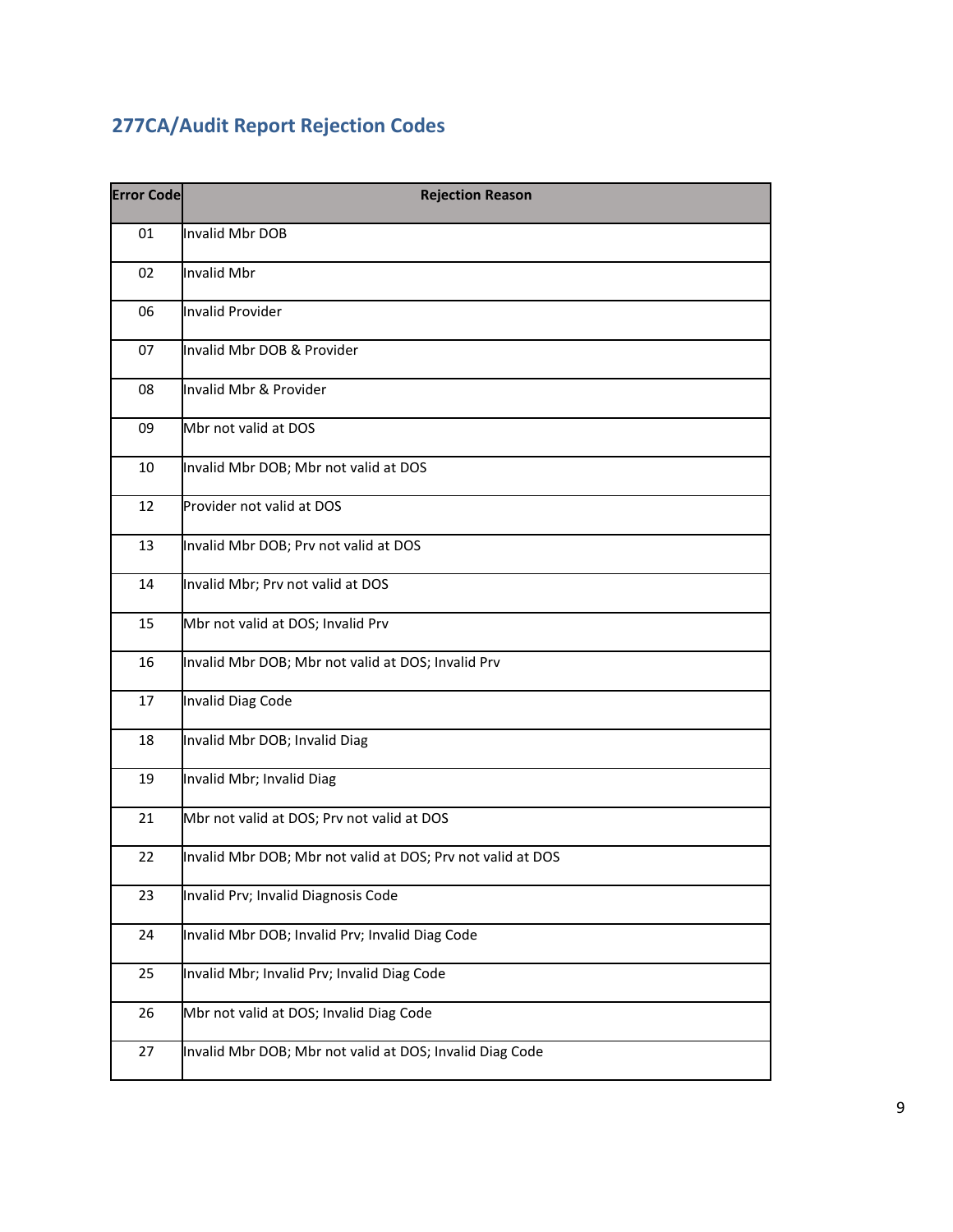| <b>Error Code</b> | <b>Rejection Reason</b>                                                   |
|-------------------|---------------------------------------------------------------------------|
| 01                | <b>Invalid Mbr DOB</b>                                                    |
| 02                | <b>Invalid Mbr</b>                                                        |
| 06                | <b>Invalid Provider</b>                                                   |
| 07                | Invalid Mbr DOB & Provider                                                |
| 29                | Provider not valid at DOS; Invalid Diag Code                              |
| 30                | Invalid Mbr DOB; Prv not valid at DOS; Invalid Diag                       |
| 31                | Invalid Mbr; Prv not valid at DOS; Invalid Diag                           |
| 32                | Mbr not valid at DOS; Prv not valid; Invalid Diag                         |
| 33                | Invalid Mbr DOB; Mbr not valid at DOS; Invalid Prv; Invalid Diag          |
| 34                | <b>Invalid Proc</b>                                                       |
| 35                | Invalid Mbr DOB; Invalid Proc                                             |
| 36                | Invalid Mbr; Invalid Proc                                                 |
| 37                | <b>Invalid Future Service Date</b>                                        |
| 38                | Mbr not valid at DOS; Prv not valid at DOS; Invalid Diag                  |
| 39                | Invalid Mbr DOB; Mbr not valid at DOS; Prv not valid at DOS; Invalid Diag |
| 40                | Invalid Prv; Invalid Proc                                                 |
| 41                | Invalid Mbr DOB, Invalid Prv; Invalid Proc                                |
| 42                | Invalid Mbr; Invalid Prv; Invalid Proc                                    |
| 43                | Mbr not valid at DOS; Invalid Proc                                        |
| 44                | Invalid Mbr DOB; Mbr not valid at DOS; Invalid Proc                       |
| 46                | Prv not valid at DOS; Invalid Proc                                        |
| 48                | Invalid Mbr; Prv not valid at DOS; Invalid Proc                           |
| 49                | Mbr not valid at DOS; Invalid Prv; Invalid Proc                           |
| 51                | Invalid Diag; Invalid Proc                                                |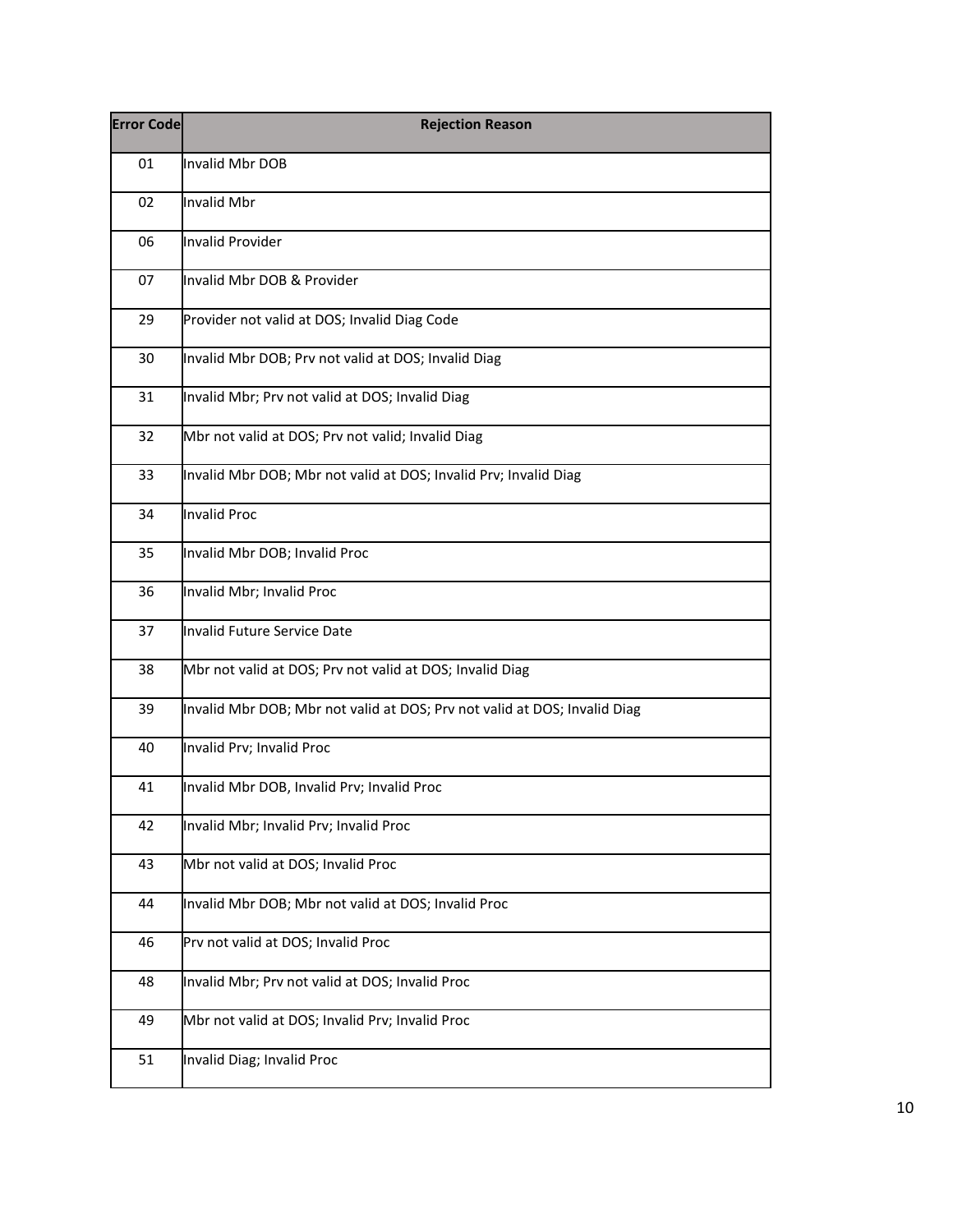| <b>Error Code</b> | <b>Rejection Reason</b>                                                                 |
|-------------------|-----------------------------------------------------------------------------------------|
| 01                | Invalid Mbr DOB                                                                         |
| 02                | Invalid Mbr                                                                             |
| 06                | <b>Invalid Provider</b>                                                                 |
| 07                | Invalid Mbr DOB & Provider                                                              |
| 52                | Invalid Mbr DOB; Invalid Diag; Invalid Proc                                             |
| 53                | Invalid Mbr; Invalid Diag; Invalid Proc                                                 |
| 55                | Mbr not valid at DOS; Prv not valid at DOS; Invalid Proc                                |
| 57                | Invalid Prv; Invalid Diag; Invalid Proc                                                 |
| 58                | Invalid Mbr DOB; Invalid Prv; Invalid Diag; Invalid Proc                                |
| 59                | Invalid Mbr; Invalid Prv; Invalid Diag; Invalid Proc                                    |
| 60                | Mbr not valid at DOS; Invalid Diag; Invalid Proc                                        |
| 61                | Invalid Mbr DOB; Mbr not valid at DOS; Invalid Diag; Invalid Proc                       |
| 63                | Prv not valid at DOS; Invalid Diag; Invalid Proc                                        |
| 64                | Invalid Mbr DOB; Prv not valid at DOS; Invalid Diag; Invalid Proc                       |
| 65                | Invalid Mbr; Prv not valid at DOS; Invalid Diag; Invalid Proc                           |
| 66                | Mbr not valid at DOS; Invalid Prv; Invalid Diag; Invalid Proc                           |
| 67                | Invalid Mbr DOB; Mbr not valid at DOS; Invalid Prv; Invalid Diag; Invalid Proc          |
| 72                | Mbr not valid at DOS; Prv not valid at DOS; Invalid Diag; Invalid Proc                  |
| 73                | Invalid Mbr DOB; Mbr not valid at DOS; Prv not valid at DOS; Invalid Diag; Invalid Proc |
| 74                | Services performed prior to Contract Effective Date                                     |
| 75                | Invalid units of service                                                                |
| 76                | Original Claim Number Required                                                          |
| 77                | Invalid Claim Type                                                                      |
| 78                | Diagnosis Pointer- Not in sequence or incorrect length                                  |